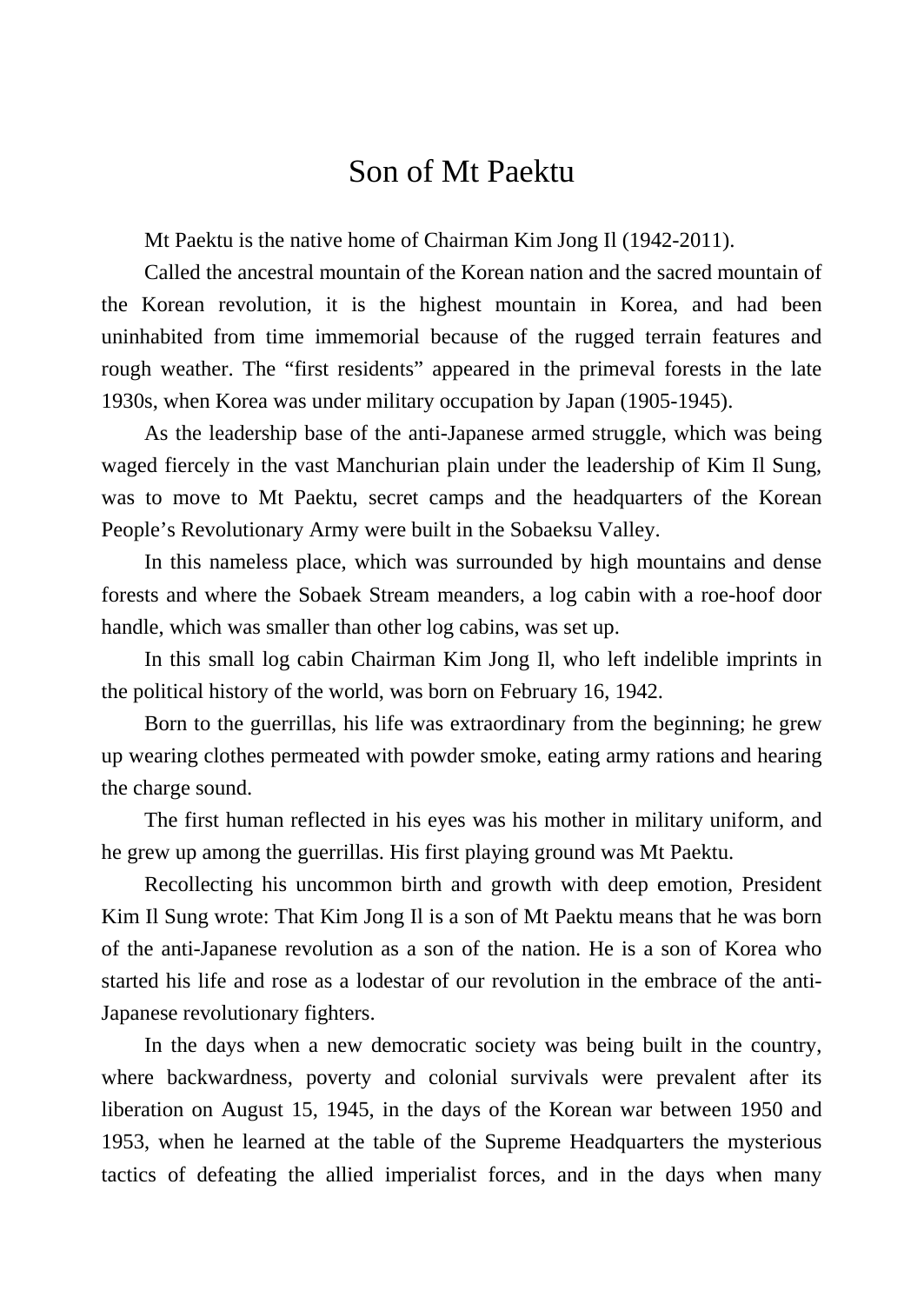factories and beautiful streets were being built from the debris after the war under the leadership of President Kim Il Sung, Kim Jong Il cherished a grand ambition to lead Korea to the bright future by inheriting the cause of Kim Il Sung. The poem, *O, Korea, I Will Add Glory to Thee*, which he wrote when entering Kim Il Sung University in the early 1960s, depicts how great his ambition was.

The period of over half a century since June 1964, when he started working at the Central Committee of the Workers' Party of Korea after graduating from the university, was the days when he implemented the ambition.

He developed the Juche idea, authored by Kim Il Sung, as the guiding ideology of the Korean people and the era of independence, and applied it to all the realms of his country, turning it into a country united single-heartedly, a powerful socialist country. He ushered in a golden age of art and literature, called *Renaissance in the 20th Century* by the world, and opened up a heyday of construction by having numerous architectural structures built to the surprise of the world.

In the end of last century the DPRK had to experience unprecedented economic hardships and trials owing to the harsh economic sanctions and blockade the allied imperialist forces imposed upon it by taking advantage of the collapse of several socialist countries and to the consecutive natural disasters.

During the period, which would have brought others to their knees more than one hundred times, Chairman Kim Jong Il was always with people and soldiers. On his field guidance tours he encouraged them, sharing weal and woe with them.

Thanks to his original Songun politics, the DPRK became a military giant, equipped not only with the state-of-the-art means of attack and defence but also war deterrent that no powerful enemy could belittle, defended its own style of socialism and made a firm springboard for building a powerful socialist country by reversing the tide.

Kim Jong Il worked heart and soul to remove the pain of national division.

Thanks to his will and decision, an inter-Korean summit meeting was held for the first time in the history of national division in Pyongyang in 2000, and the June 15 North-South Joint Declaration, a milestone for national reunification, was adopted.